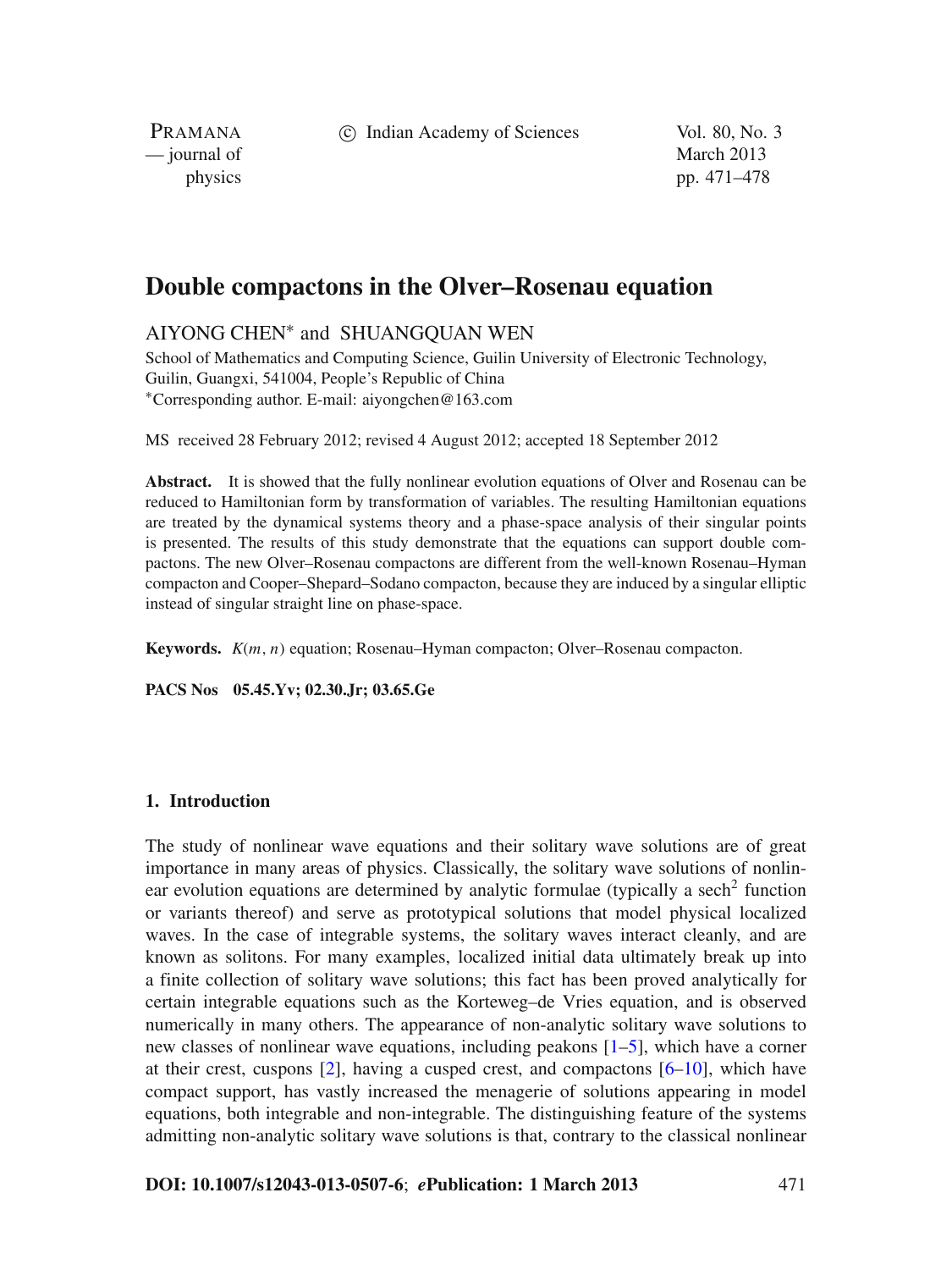wave equations, they all include a nonlinear dispersion term, meaning that the highest order derivatives (characterizing the dispersion relation) do not occur linearly in the system, but are typically multiplied by a function of the dependent variable.

There are two important nonlinearly dispersive equations. One is the well-known Camassa–Holm equation

$$
u_t - u_{xxt} + 3uu_x = 2u_x u_{xx} + uu_{xxx}, \qquad (1.1)
$$

which was proposed by Camassa and Holm [\[1](#page-6-0)] as a model equation for unidirectional nonlinear dispersive waves in shallow water. This equation has attracted a lot of attention over the past decade due to its interesting mathematical properties. The Camassa–Holm equation has been found to have peakons, cuspons and composite wave solutions [\[2\]](#page-6-1). The other is the  $K(m, n)$  equation

<span id="page-1-0"></span>
$$
u_t \pm (u^m)_x + (u^n)_{xxx} = 0,
$$
\n(1.2)

which was discovered by Rosenau and Hyman  $[6]$ . The  $K(2, 2)$  equation supports compacton solutions

$$
\begin{cases}\n u(x,t) = \frac{4c}{3} \cos^2\left(\frac{x-ct}{4}\right), & |x-ct| \le 2\pi, \\
 u(x,t) = 0, & \text{otherwise.} \n\end{cases}
$$
\n(1.3)

The compactons represent travelling solitary wave solutions with compact support. That is, they vanish identically outside a finite range. The compactons are also robust within their range of existence.

Unlike the ordinary KdV equation, the generalized KdV equation [\(1.2\)](#page-1-0) considered by Rosenau and Hyman was not derivable from a first-order Lagrangian, except for  $n = 1$ , and did not possess the usual conservation laws of energy and mass that the KdV equation possessed. It is presumed that the above equations are not completely integrable, but instead possess only a finite number of conservation laws (for more details see [\[9](#page-7-3)]). Therefore, Cooper *et al* [\[9](#page-7-3)] proposed a generalization of the KdV equation based on the first-order Lagrangian

$$
L(l, p) = \int \left[ \frac{1}{2} \phi_x \phi_t + \frac{(\phi_x)^2}{l(l-1)} - \alpha (\phi_x)^p (\phi_{xx})^2 \right] dx, \tag{1.4}
$$

which leads to the CSS equation

$$
u_t + u^{l-2}u_x - p[u^{p-1} (u_x)^2]_x + 2\alpha [u^p u_x]_{xx} = 0.
$$
 (1.5)

The Cooper–Shepard–Sodano (CSS) equation also has compacton, which is similar to Rosenau–Hyman compacton. Recently, Mihaila *et al* [\[11](#page-7-4)[,12\]](#page-7-5) studied the numerical stability of single compactons of the  $K(m, n)$  equation and the CSS equation and their pairwise interactions by using Padé approximant method.

In 1997, Rosenau [\[7](#page-7-6)] studied the nonanalytic solitary waves of the following integrable nonlinear wave equation:

<span id="page-1-1"></span>
$$
(u \pm u_{xx})_t = au_x + \frac{1}{2} \left[ \left( u^2 \pm u_x^2 \right) (u \pm u_{xx}) \right]_x. \tag{1.6}
$$

472 *Pramana – J. Phys.***, Vol. 80, No. 3, March 2013**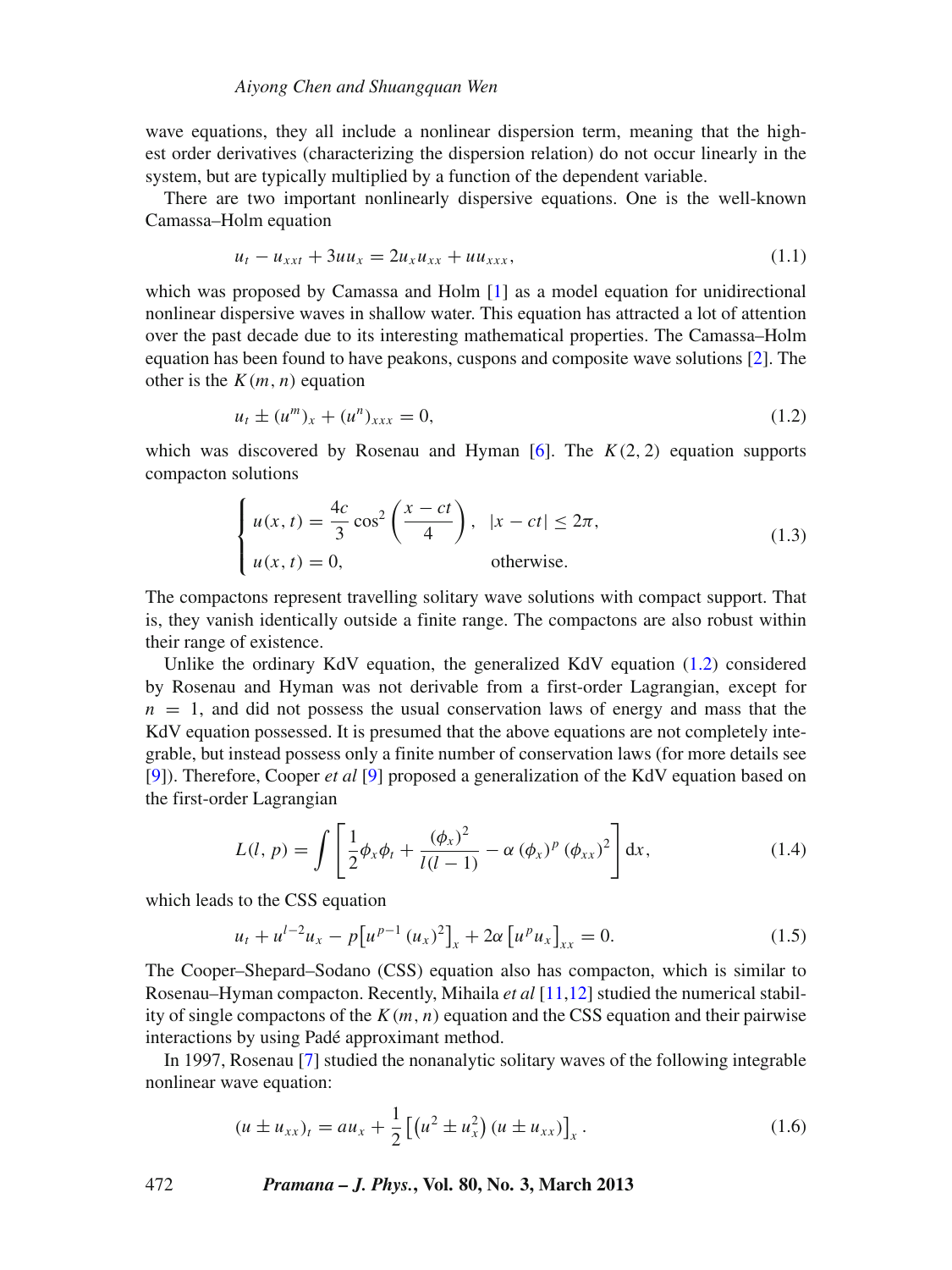The equation is obtained by Olver and Rosenau [\[13](#page-7-7)] through a reshuffling procedure of the Hamiltonian operators underlying the bi-Hamiltonian structure of mKdV equations. For convenience, we call it the Olver–Rosenau equation. In this paper, we find that, in comparison with the  $K(m, n)$  equation and the CSS equation, the Olver–Rosenau equation has double compactons for suitable parameters.

#### **2. Hamiltonian system and Newton equation**

For the Olver–Rosenau equation, change of variable from  $u(\xi)$  to  $\varphi(\xi)$  and subsequent integration over  $\xi$  leads to an ordinary differential equation

<span id="page-2-0"></span>
$$
\frac{d^2\varphi}{d\xi^2} = -\frac{2g + 2(a+c)\varphi + \varphi^3 + \varphi (d\varphi/d\xi)^2}{2c + \varphi^2 + (d\varphi/d\xi)^2}.
$$
\n(2.1)

The right side of eq.  $(2.1)$  does not permit one to regard these equations as Hamiltonian systems and gives rise to an awkward analytical constraint for the application of dynamical systems theory. This problem can, however, be resolved by considering evolution of  $\varphi$  in a zero-energy hypersurface in the phase-space belonging to some potential function [\[14](#page-7-8)[,15](#page-7-9)].

The potential representation for the analysis of travelling wave solutions of nonlinear dispersive evolution equations was introduced by Eichmann *et al* [\[14](#page-7-8)]. This representation is defined as

<span id="page-2-1"></span>
$$
\left(\frac{\mathrm{d}\varphi}{\mathrm{d}\xi}\right)^2 = -F(\varphi). \tag{2.2}
$$

The left side of eq.  $(2.2)$  is identified with the non-relativistic kinetic energy and right side with the negative value of the potential energy  $F(\varphi)$  because  $\xi$  and  $\varphi$  in eq. [\(2.1\)](#page-2-0) can be regarded as time and space coordinates, respectively. Here  $d\varphi/d\xi$  is the velocity of a particle moving along the  $\varphi$ -axis. Clearly, for the potential representation in eq. [\(2.2\)](#page-2-1), the evolution of  $\varphi$  or  $u$  proceeds on the zero-energy hypersurface in the phase-space belonging to  $F(\varphi)$ . The function  $F(\varphi)$  for the Olver–Rosenau equation is given by

$$
F(\varphi) = \varphi^2 + 2c \mp 2\sqrt{-a}(\varphi - \sqrt{-2c}).
$$
\n(2.3)

Using eq.  $(2.2)$  in eq.  $(2.1)$  we get

<span id="page-2-2"></span>
$$
\frac{\mathrm{d}^2 \varphi}{\mathrm{d}\xi^2} = \mp \left( -\sqrt{-a} \pm \varphi \right). \tag{2.4}
$$

Equation  $(2.4)$  can be written in the Newtonian form as

$$
\frac{\mathrm{d}^2 \varphi}{\mathrm{d}\xi^2} = -\frac{\mathrm{d}V(\varphi)}{\mathrm{d}\varphi} \tag{2.5}
$$

with the potential

$$
V(\varphi) = \pm \left( -\sqrt{-a}\varphi \pm \frac{1}{2}\varphi^2 \right). \tag{2.6}
$$

*Pramana – J. Phys.***, Vol. 80, No. 3, March 2013** 473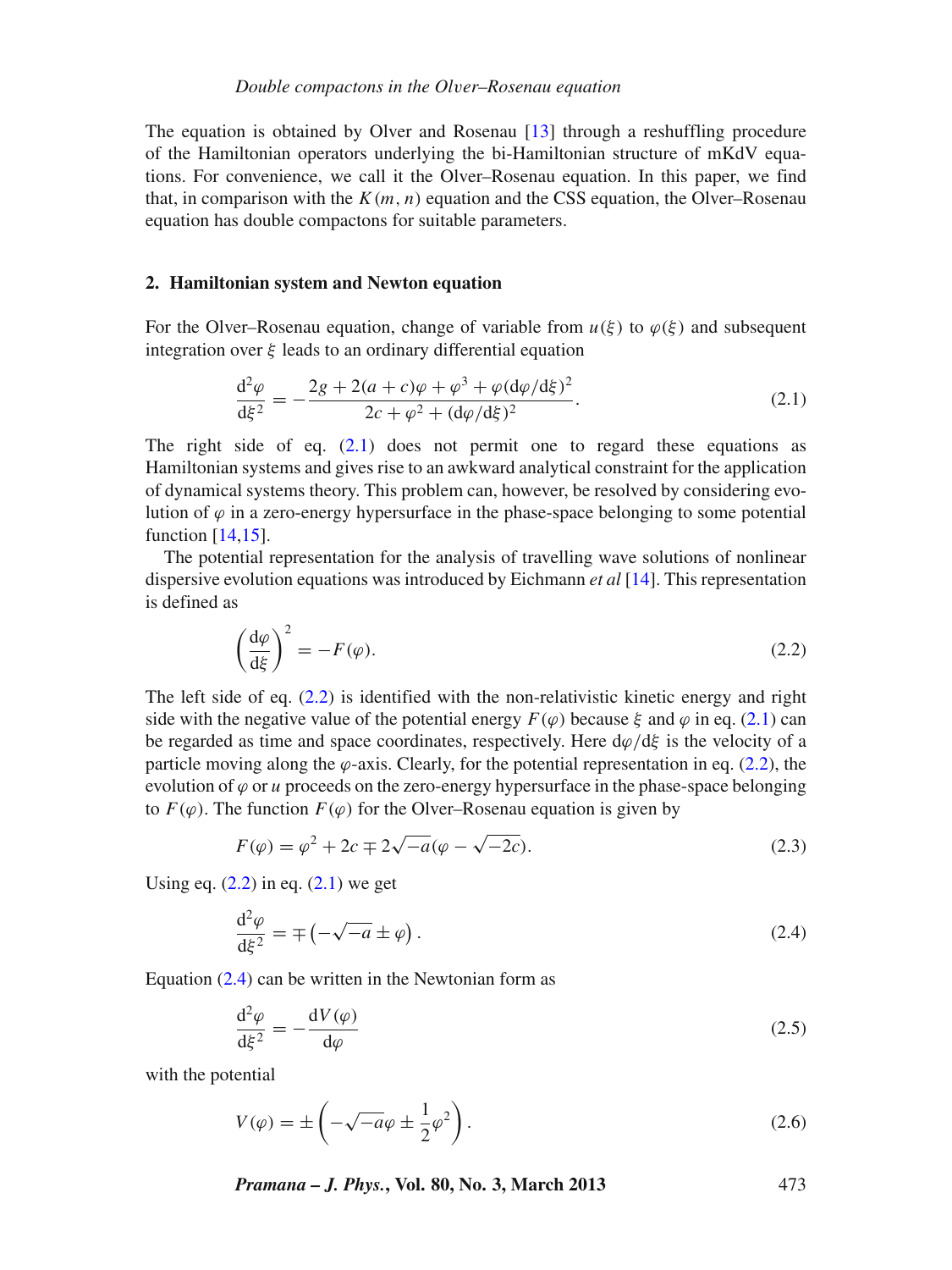The second-order differential equation [\(2.4\)](#page-2-2) is equivalent to the Hamiltonian system

<span id="page-3-0"></span>
$$
\begin{cases}\n\frac{\mathrm{d}\varphi}{\mathrm{d}\xi} = \frac{\partial H}{\partial \psi},\\
\frac{\mathrm{d}\psi}{\mathrm{d}\xi} = -\frac{\partial H}{\partial \varphi},\n\end{cases}
$$
\n(2.7)

with the Hamiltonian

$$
H(\varphi, \psi) = \frac{1}{2}\psi^2 + V(\varphi).
$$
 (2.8)

System [\(2.7\)](#page-3-0) is a linear system with very simple dynamical behaviour. In fact, the secondorder differential equation  $(2.1)$  is also equivalent to the plane system

<span id="page-3-1"></span>
$$
\begin{cases}\n\frac{d\varphi}{d\xi} = \phi, \n\frac{d\phi}{d\xi} = -\frac{2g + 2(a + c)\varphi + \varphi^3 + \varphi\phi^2}{\varphi^2 + \varphi^2 + 2c},\n\end{cases}
$$
\n(2.9)

which has the following first integral:

<span id="page-3-2"></span>
$$
H(\varphi, \phi) = \frac{1}{4}(\varphi^2 + \phi^2 + 2c)^2 + a\varphi^2 + 2g\varphi.
$$
 (2.10)

The system [\(2.9\)](#page-3-1) possesses very complex dynamical behaviour. In addition, it is not Hamiltonian. However, if we define a new independent variable  $\zeta$  by setting  $(d\xi/d\zeta)$  =  $\varphi^2 + \varphi^2 + 2c$ , then we can obtain the Hamiltonian system as

<span id="page-3-3"></span>
$$
\begin{cases}\n\frac{d\varphi}{d\zeta} = \frac{\partial H}{\partial \phi} = P(\varphi, \phi), \\
\frac{d\phi}{d\zeta} = -\frac{\partial H}{\partial \varphi} = Q(\varphi, \phi),\n\end{cases}
$$
\n(2.11)

where  $H(\varphi, \varphi)$  is defined by eq. [\(2.10\)](#page-3-2). System [\(2.11\)](#page-3-3) has the same topological phase portraits as system [\(2.9\)](#page-3-1) except for the singular elliptic  $\varphi^2 + \varphi^2 + 2c = 0$ .

#### **3. Phase-space analysis of compactons**

The general theory of dynamic systems and mathematical physics shows that, the smooth travelling wave solutions of eq.  $(1.6)$  are given by smooth orbits of system  $(2.9)$ : solitary wave solutions correspond to homoclinic orbits at a single equilibrium point; periodic waves come from periodic orbits; while heteroclinic orbit connecting two equilibrium points yields kink (or antikink) solutions. However, there exist some special cases for singular solitons such as peakon and compacton. It is well-known that a peakon (or compacton) is given by three degenerate heteroclinic orbits (or a degenerate periodic orbit).

We shall now study the qualitative behaviour of system  $(2.11)$ . In general, the qualitative behaviour of system  $(2.11)$  is very complex. Therefore, we suppose that  $a < 0, c < 0$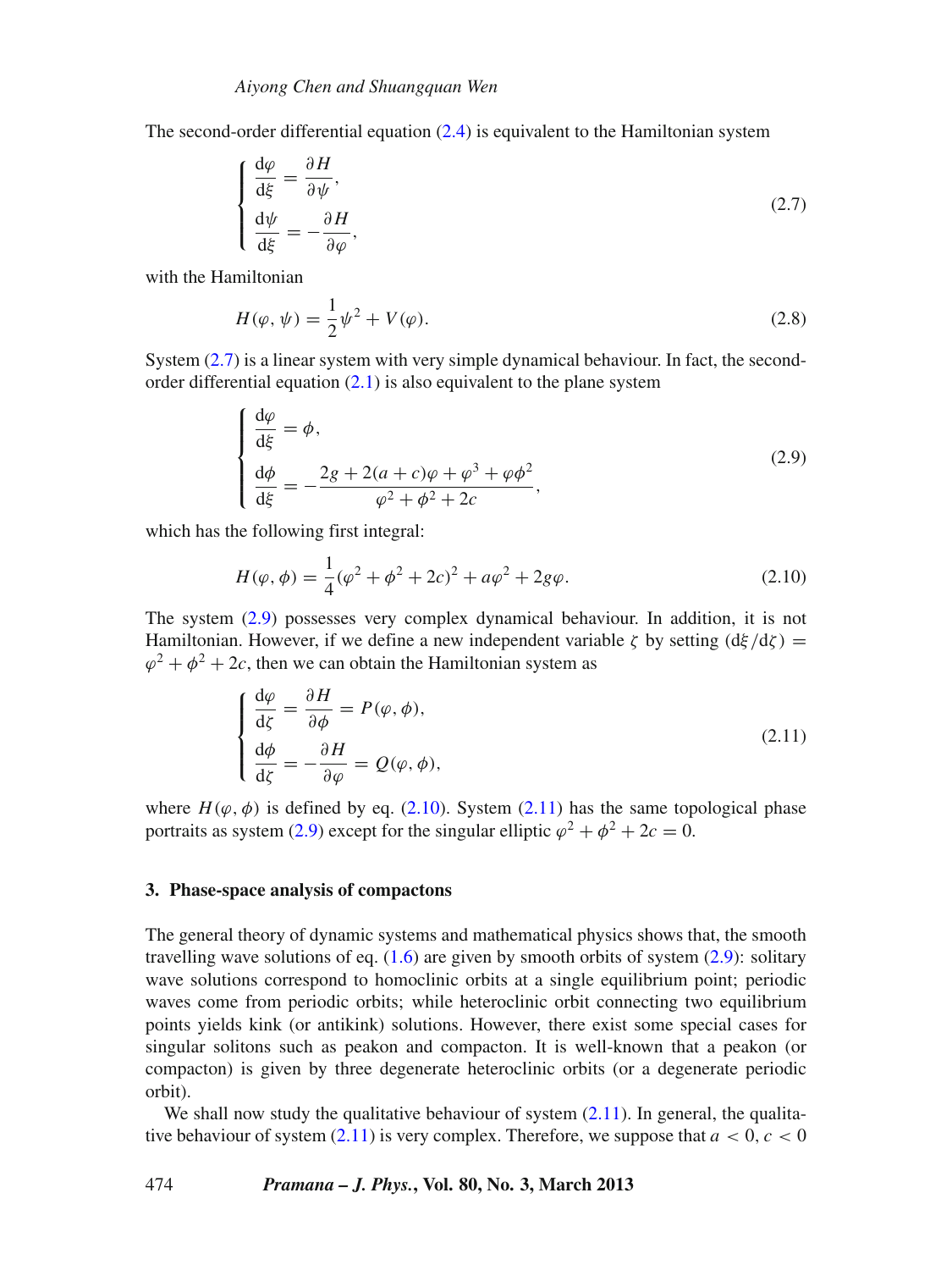and  $g = -a\sqrt{-2c}$ . The singular points of system [\(2.11\)](#page-3-3) obtained from  $P(\varphi, \phi) = 0$  and  $Q(\varphi, \varphi) = 0$  are given by

$$
E_1\left(-\frac{1}{2}(\sqrt{-8a-2c}+\sqrt{-2c}),0\right), E_2\left(\frac{1}{2}(\sqrt{-8a-2c}-\sqrt{-2c}),0\right),\newline E_3(\sqrt{-2c},0).
$$

We make use of the eigenvalues of the Jacobian matrix

$$
\mathbf{M} = \left(\begin{array}{cc} a_{11} & a_{12} \\ a_{21} & a_{22} \end{array}\right)
$$

for the classification of singular points  $p(\varphi_e, \varphi_e)$ , where

$$
a_{11} = \left. \frac{\partial P}{\partial \varphi} \right|_{(\varphi_e, \phi_e)}, \quad a_{12} = \left. \frac{\partial P}{\partial \phi} \right|_{(\varphi_e, \phi_e)}
$$

and

$$
a_{21} = \left. \frac{\partial Q}{\partial \varphi} \right|_{(\varphi_e, \phi_e)}, \quad a_{22} = \left. \frac{\partial Q}{\partial \phi} \right|_{(\varphi_e, \phi_e)}.
$$

If  $\Delta = a_{11}a_{22} - a_{21}a_{12}$  and  $T = a_{11} + a_{22}$ , then the singular point *p* is said to be non-degenerate if  $\Delta \neq 0$ . Then p is an isolated singular point. Moreover, p is a saddle if  $\Delta$  < 0, a node if  $T^2$  > 4 $\Delta$  > 0 (stable if  $T$  < 0, unstable if  $T$  > 0), a focus if  $4\Delta > T^2 > 0$  (stable if  $T < 0$ , unstable if  $T > 0$ ), and either a weak focus or a centre if  $T = 0 < \Delta$ . When  $\Delta = T = 0$  but the Jacobian matrix at *p* is not the zero matrix and *p* is isolated in the set of all singular points, we say that *p* is nilpotent.

We quote a result on nilpotent singular points that we shall need (for more details, see [\[16](#page-7-10)]). Let  $(0, 0)$  be an isolated point of the vector field  $(y + F(x, y), G(x, y))$ , where F and *G* are analytic functions in a neighbourhood of the origin at least with quadratic terms in the variables *x* and *y*. Let  $y = f(x)$  is the solution of the equation  $y + F(x, y) = 0$ in a neighbourhood of (0, 0). Assume that the development of the function  $G(x, f(x))$  is of the form  $Kx^k$  + HOT (higher order terms). If *k* is odd and  $K > 0$ , then the origin is a saddle. Moreover, the saddle has two separatices tangent to the semiaxis  $x < 0$ , and other two separatices tangent to the semiaxis  $x > 0$ .

The eigenvalues of the Jacobian matrix  $M$  for singular points  $E_1$  and  $E_2$  are given by two pairs of pure imaginary roots  $\lambda_1 = \pm \sqrt{A}i$  and  $\lambda_2 = \pm \sqrt{B}i$ , respectively, where

$$
A = (\sqrt{4ac + c^2} - 2a + c)(3\sqrt{4ac + c^2} - 4a - c)
$$
\n(3.1)

and

$$
B = (\sqrt{4ac + c^2} + 2a - c)(4a + c - 3\sqrt{4ac + c^2}).
$$
\n(3.2)

Thus singular points  $E_1$  and  $E_2$  are two centres.

For singular point  $E_3$ ,  $\Delta = T = 0$  and the Jacobian matrix is not the zero matrix. Therefore,  $E_3$  is a nilpotent point. Let  $\varphi - \sqrt{-2c} \to \varphi/(4c - 2a)$ , then system  $(2.11)$  changes to

$$
\begin{cases}\n\frac{d\varphi}{d\zeta} = G(\varphi, \phi), \n\frac{d\phi}{d\zeta} = \varphi + F(\varphi, \phi),\n\end{cases}
$$
\n(3.3)

*Pramana – J. Phys.***, Vol. 80, No. 3, March 2013** 475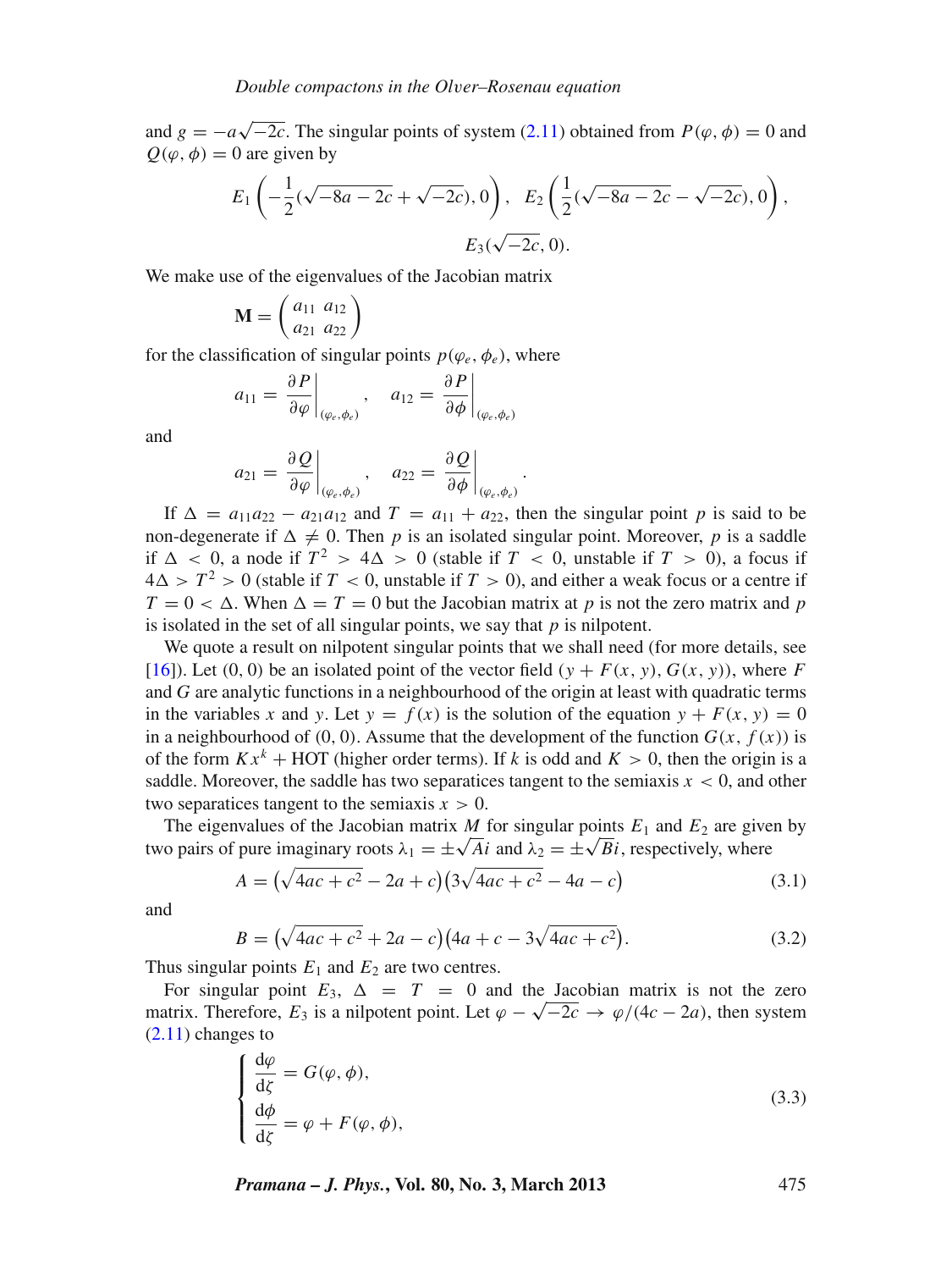where

$$
G(\varphi, \phi) = \left(\frac{1}{4c - 2a}\varphi^2 + 2\sqrt{-2c}\varphi + \phi^2\right)\phi\tag{3.4}
$$

and

$$
F(\varphi, \phi) = -\left(\frac{3\sqrt{-2c}}{(4c - 2a)^2} \varphi^2 + \frac{1}{(4c - 2a)^3} \varphi^3 + \left(\frac{1}{4c - 2a} \varphi + \sqrt{-2c}\right) \phi^2\right).
$$
\n(3.5)

The equation  $\varphi + F(\varphi, \phi) = 0$  implies  $\varphi = \sqrt{-2c}\phi^2 + HO$ T. Thus, we obtain

<span id="page-5-0"></span>
$$
G(\varphi(\phi), \phi) = -2a\phi^3 + \text{HOT}.
$$
\n(3.6)

Equation [\(3.6\)](#page-5-0) gives  $K = -2a > 0$  and  $k = 3$ . So,  $E_3$  is a nilpotent saddle point. There exist two close orbits

$$
\phi^2 = -\varphi^2 - 2c \pm 2\sqrt{-a}(\varphi - \sqrt{-2c}),\tag{3.7}
$$

which are tangent to singular elliptic  $\varphi^2 + \varphi^2 + 2c = 0$  at point  $E_3$  (see figure [1a](#page-5-1)). The two close orbits yield two new compactons (see figure [1b](#page-5-1))

$$
\begin{cases}\n u(x,t) = \sqrt{-a} - (\sqrt{-2c} - \sqrt{-a})\cos(x - ct), & |x - ct| \le 2\pi, \\
 u(x,t) = \sqrt{-2c}, & \text{otherwise}\n\end{cases}\n\tag{3.8}
$$

<span id="page-5-1"></span>

**Figure 1.** The phase portrait and Olver–Rosenau compacton of eq. [\(1.6\)](#page-1-1). (**a**) The two close orbits (red) are tangent to the singular elliptic (yellow). (**b**) Profiles of two downward compactons.

#### 476 *Pramana – J. Phys.***, Vol. 80, No. 3, March 2013**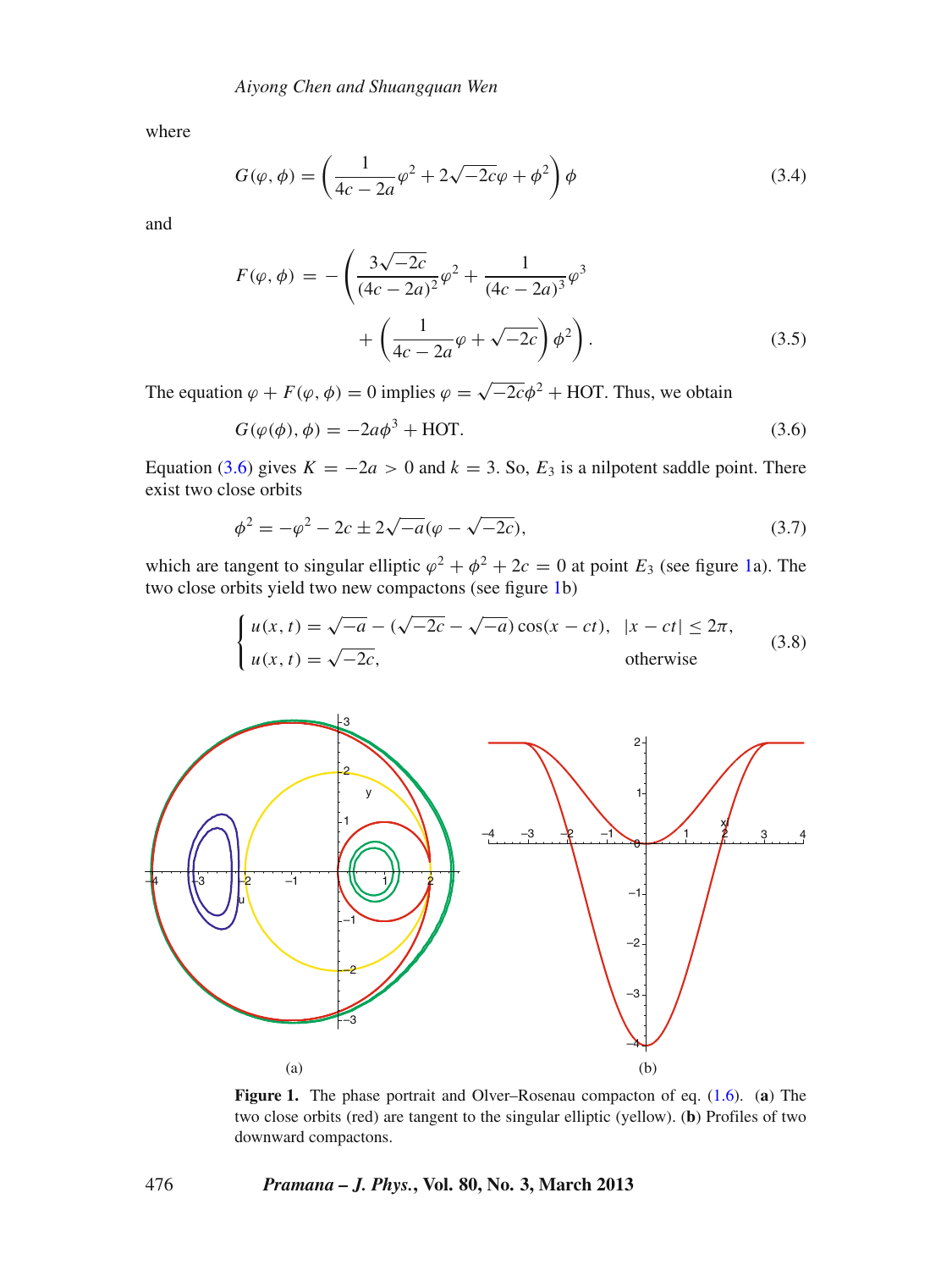*Double compactons in the Ol*v*er–Rosenau equation*

<span id="page-6-2"></span>

**Figure 2.** The phase portrait and Rosenau–Hyman compacton of eq. [\(1.2\)](#page-1-0). (**a**) A close orbit (red) is tangent to the singular straight line (yellow). (**b**) Profile of Rosenau– Hyman compacton.

and

$$
\begin{cases}\n u(x, t) = -\sqrt{-a} - (\sqrt{-2c} + \sqrt{-a}) \cos(x - ct), & |x - ct| \le 2\pi, \\
 u(x, t) = \sqrt{-2c}, & \text{otherwise.} \n\end{cases}
$$
\n(3.9)

*Remark.* Using similar method to  $K(2, 2)$  equation, we can obtain phase portrait of the corresponding system for Rosenau–Hyman compacton (see figure [2a](#page-6-2)). Figure [2a](#page-6-2) shows that there exists a close orbit, which is tangent to singular straight line  $\varphi = 0$  at the origin. The close orbit gives Rosenau–Hyman compacton shown in figure [2b](#page-6-2). In comparison with the Rosenau–Hyman compacton and the CSS compacton, the Olver–Rosenau compactons are induced by a singular elliptic rather than a singular straight line.

## **Acknowledgements**

This work was supported by the National Natural Science Foundation of China (Nos 11161013 and 61004101), Guangxi Natural Science Foundation (No. 2011GXNSFA018134) and Foundation of Guangxi Key Lab of Trusted Software.

The authors wish to thank the anonymous reviewers for their helpful comments and suggestions.

## **References**

- <span id="page-6-0"></span>[1] R Camassa and D Holm, *Phys. Re*v*. Lett.* **71**, 1661 (1993)
- <span id="page-6-1"></span>[2] J Lenells, *J. Diff. Equations* **217**, 393 (2005)
- [3] E J Parkes and V O Vakhnenko, *Chaos, Solitons and Fractals* **26**, 1309 (2005)